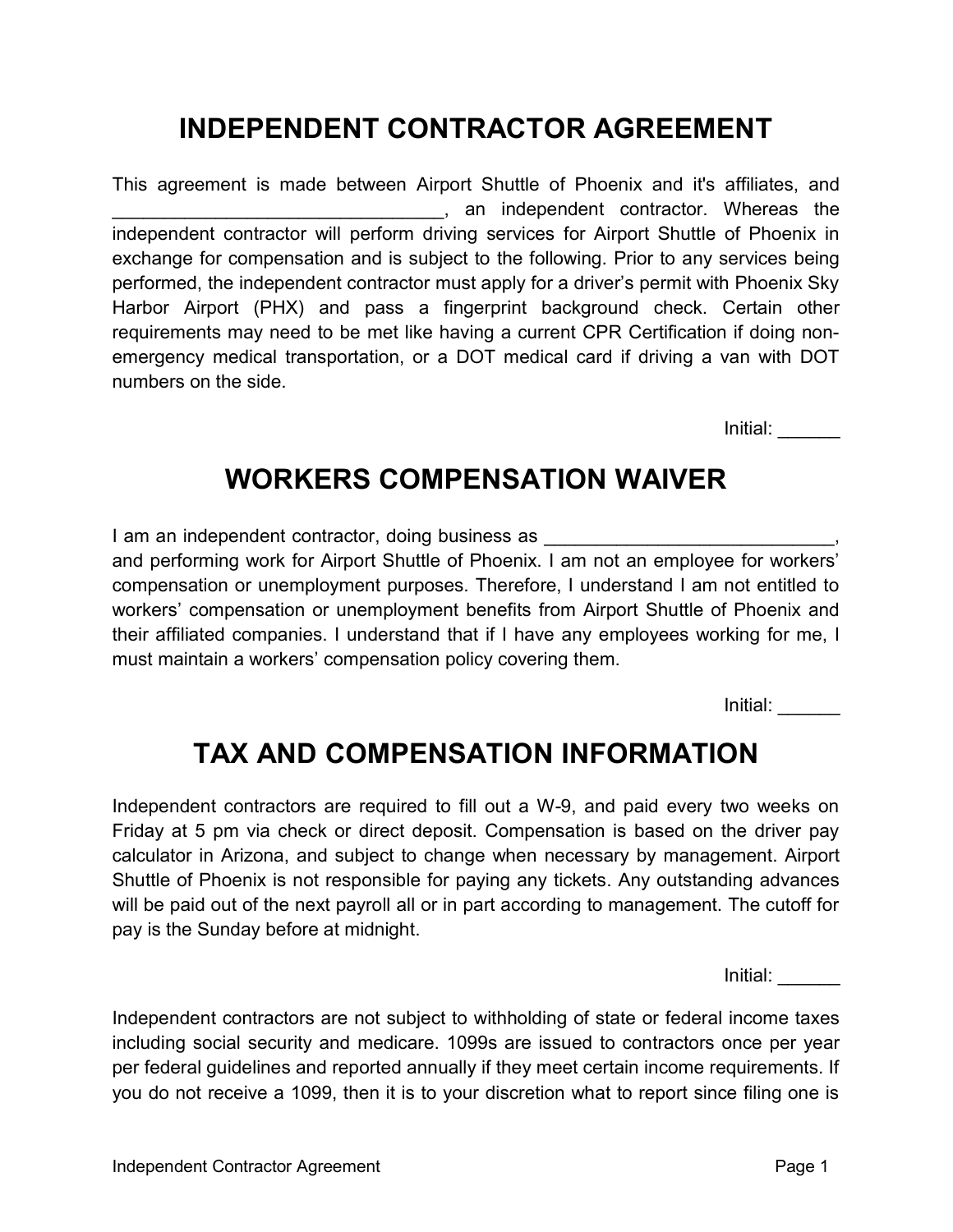not required under law. Unlike employees, independent contractors are eligible for work related deductions for items like gas, cell phone, bottled water, meals and entertainment, clothing, etc. We cannot give you legal or tax advice, so please consult a tax professional for more details.

Initial: \_\_\_\_\_\_

# ZERO TOLERANCE POLICY

Airport Shuttle of Phoenix has a zero tolerance policy prohibiting the use of intoxicating substances or smoking in or around vehicles. Any driver using intoxicating substances, smoking cigarettes, or failing an alcohol or drug test will be automatically terminated and not eligible for rehire. Drivers will receive a copy of this policy and agree to it prior to employment or contract work. Any driver suspected by company management of using intoxicating substances will be required to be tested as soon as possible; the company also reserves the right to do random drug and alcohol testing. Drivers will not be able to pick up passengers until they are tested. Any refusal to testing will result in termination. Passengers suspecting the use of intoxicating substances by a driver are encouraged to send us an email or call our main number to report an incident.

Initial: \_\_\_\_\_\_

#### **TERMINATION**

This agreement can be terminated by either party with or without notice after completed the current trips assigned. All interactions with management are for training and scheduling purposes only, and should not be interpreted as control or supervision. Independent contractors with vehicle violations, accidents, marking trips completed and not showing up, being late picking up customers, unprofessional behavior, bad reviews, or failing to meet minimum standards for driver performance will be terminated, and are not eligible for unemployment benefits. Upon termination all company property including vehicles, keys, and proprietary information must be returned immediately, or the replacement cost of the items will be deducted from the contractors final pay. If the value of the items exceeds final pay to the contractor, a police report will be filed for the stolen items if they are not received within 3 business days.

Initial: